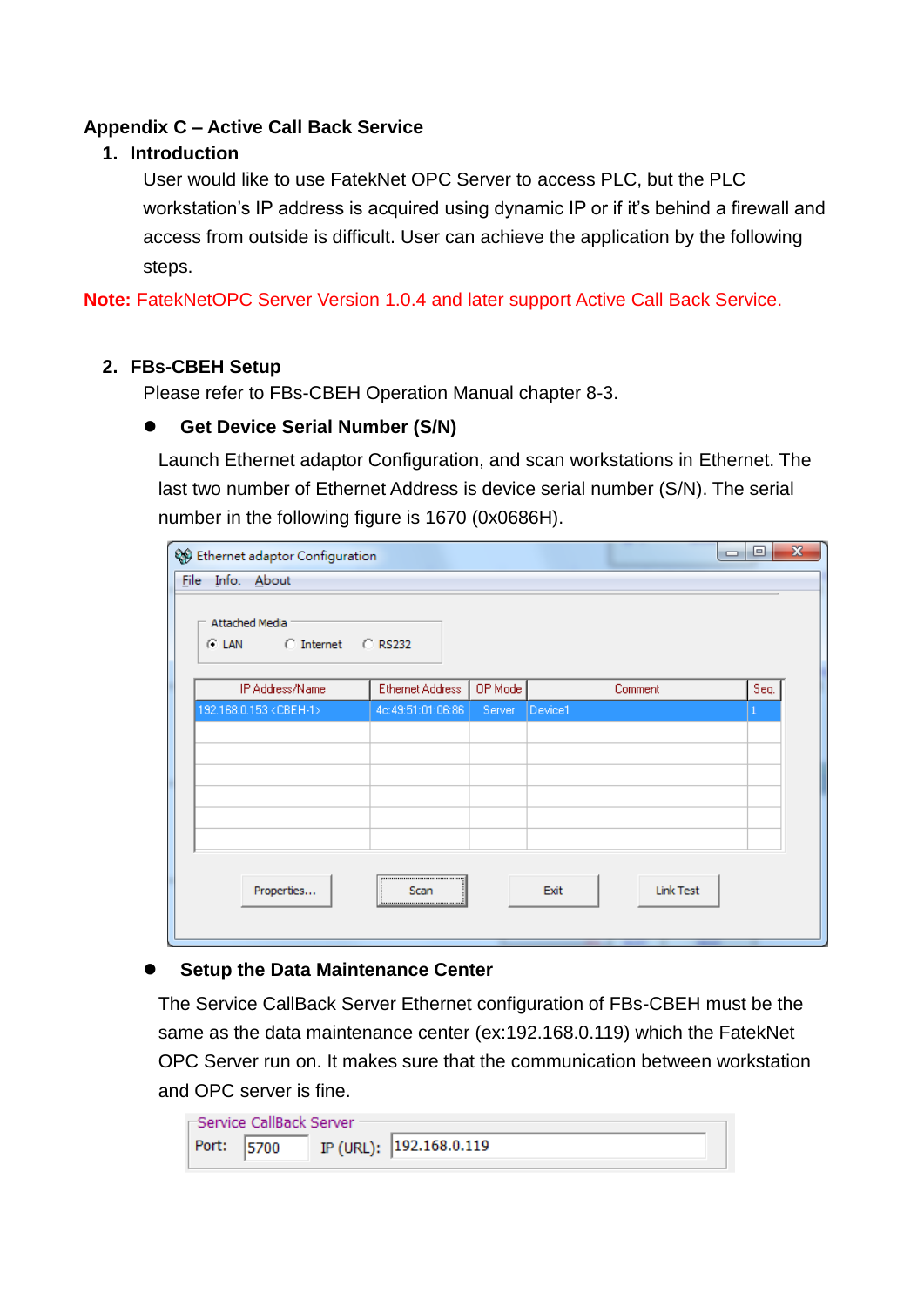#### **3. FatekNet OPC Configurator Setting**

## **Install FatekNetOPC Server**

Install the FatekNetOPC Server application on PC (data maintenance center) (ex: 192.168.0.119).

#### **Setup FatekNetOPC Configurator**

Launch FatekNetOPC Configurator to configure the device and data items.

| FatekNetOPC Configurator - [C:\FatekNetOPC_Temp.mdb]<br>$\begin{array}{c c c c c} \hline \multicolumn{3}{c }{\textbf{}} & \multicolumn{3}{c }{\textbf{}} & \multicolumn{3}{c }{\textbf{}} & \multicolumn{3}{c }{\textbf{}} & \multicolumn{3}{c }{\textbf{}} \end{array}$ |                                                                                                                                                                                                                                                                                      |                                                                                             |  |  |  |  |  |  |  |
|--------------------------------------------------------------------------------------------------------------------------------------------------------------------------------------------------------------------------------------------------------------------------|--------------------------------------------------------------------------------------------------------------------------------------------------------------------------------------------------------------------------------------------------------------------------------------|---------------------------------------------------------------------------------------------|--|--|--|--|--|--|--|
| Options<br>User                                                                                                                                                                                                                                                          |                                                                                                                                                                                                                                                                                      |                                                                                             |  |  |  |  |  |  |  |
| ш<br>Save<br><b>New</b><br>Open<br>File                                                                                                                                                                                                                                  | 暗<br>조<br>Simulation<br>$\frac{1}{\cos y}$<br>csv<br>وقر<br>∐imit Alarm<br>Folder<br>Data<br>Export<br>Import<br>Device<br>Conversion<br><b>ு</b> Digital Alarm<br>Item<br>÷<br>Add Item<br>$\overline{\Gamma_{20}}$                                                                 | ഫ<br>Delete<br>Multiply<br>Monitor<br>Item<br>Tools<br>$\Gamma_{\rm M}$<br>$\Gamma_{\rm M}$ |  |  |  |  |  |  |  |
| FATEK Space<br>E- <b>N</b> FBs60MC<br>R0 ر <mark>ائ</mark> ے۔<br>$\gamma$ : , R1<br><b>Data Conversions</b><br>Ė<br>Simulation Signals<br>Ė.<br>$\frac{1}{\pm}$ Alarm Definitions                                                                                        | Name Simulate<br>Symbol Register Address Data Type<br>$R0$ No<br>$\mathbb R$<br>0<br>UINT<br>R<br>$R1$ No<br>UINT<br>$\mathbf{1}$                                                                                                                                                    |                                                                                             |  |  |  |  |  |  |  |
|                                                                                                                                                                                                                                                                          | $\mathbf{H}$ .<br>∢                                                                                                                                                                                                                                                                  |                                                                                             |  |  |  |  |  |  |  |
|                                                                                                                                                                                                                                                                          | FBs60MC<br>Name:<br>÷<br>Use Simulation:<br>Station No.:<br>IP Setting<br><b>V</b> Use Service Call Back<br>Port: 500<br>1670<br>÷<br>$\div$<br>SM:<br>Timeouts<br>Read (ms): 1000<br>Timeouts to suspend $(\#)$ : $\boxed{100}$<br>Suspend period (ms):<br>Write (ms): 1000<br>5000 | Restore<br>Apply                                                                            |  |  |  |  |  |  |  |
|                                                                                                                                                                                                                                                                          |                                                                                                                                                                                                                                                                                      |                                                                                             |  |  |  |  |  |  |  |
|                                                                                                                                                                                                                                                                          |                                                                                                                                                                                                                                                                                      | зă                                                                                          |  |  |  |  |  |  |  |

Enable **User Service Call Back**, enter the device serial number (S/N) and Port.

| IP Setting                     |   |                   |  |  |  |  |  |  |
|--------------------------------|---|-------------------|--|--|--|--|--|--|
| <b>V</b> Use Service Call Back |   |                   |  |  |  |  |  |  |
|                                |   |                   |  |  |  |  |  |  |
| 1670<br>SAN:                   | ٠ | 500<br>Port:<br>÷ |  |  |  |  |  |  |
|                                |   |                   |  |  |  |  |  |  |

Click **Option/Active**, and click "Yes" to use the current edited database.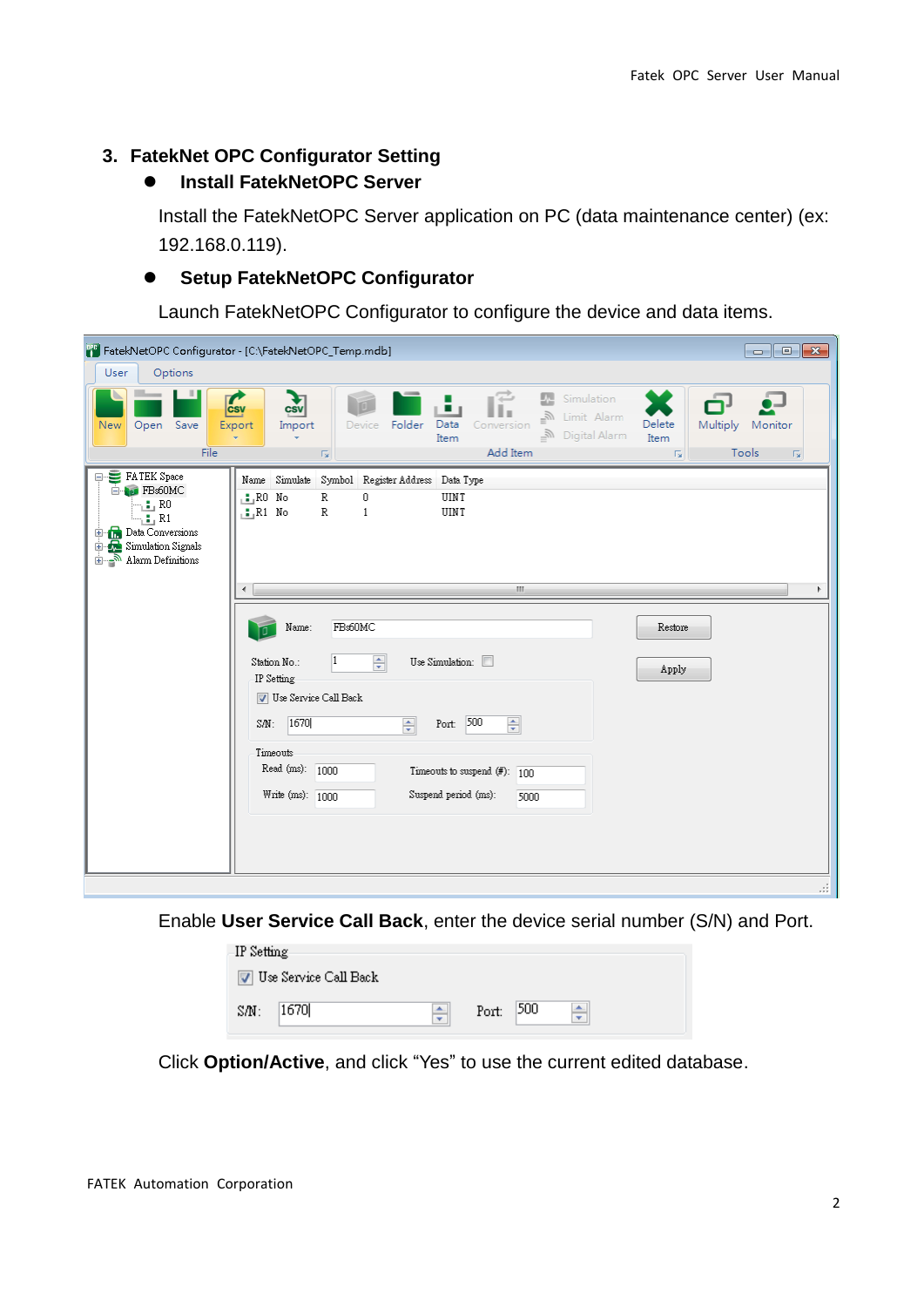

Click **Options/Setting**, enable "OPC server start as a Windows NT Service automatically", and set Service Call Back Port as 5700.

| Setting                      | ΣS                                                      |
|------------------------------|---------------------------------------------------------|
| General                      |                                                         |
| Monitor view setting         |                                                         |
| Update Rate:                 | 1000<br>(ms)<br>$\frac{1}{\tau}$                        |
| Service                      |                                                         |
|                              | OPC server starts as a Windows NT Service automatically |
| Service Call Back Port: 5700 |                                                         |
|                              | ΟK<br>Cancel                                            |

#### **Reboot**

Reboot the PC system.

#### **4. Execute the Active Call Back Program**

After confirming that the workstation's Service Call Back Server configuration setting is correct, you can execute the active call back function. To use the active call back function, it can be controlled using the registers D3950 and D3951; please refer to FBs-CBEH Operation Manual Chapter 2 for detailed descriptions.

The next figure is a simple control program; it uses the X0 contact to start up the active call back action. When X0 is pressed, the active call back command code register D3950 will be set to 3359H, which will execute the active call back. In addition, the status of register D3951 can be used to monitor the operation execution of the call back. In the example, when the connection is successful, Y1 will be ON. When connection failed, Y2 or Y3 will be ON. When connection is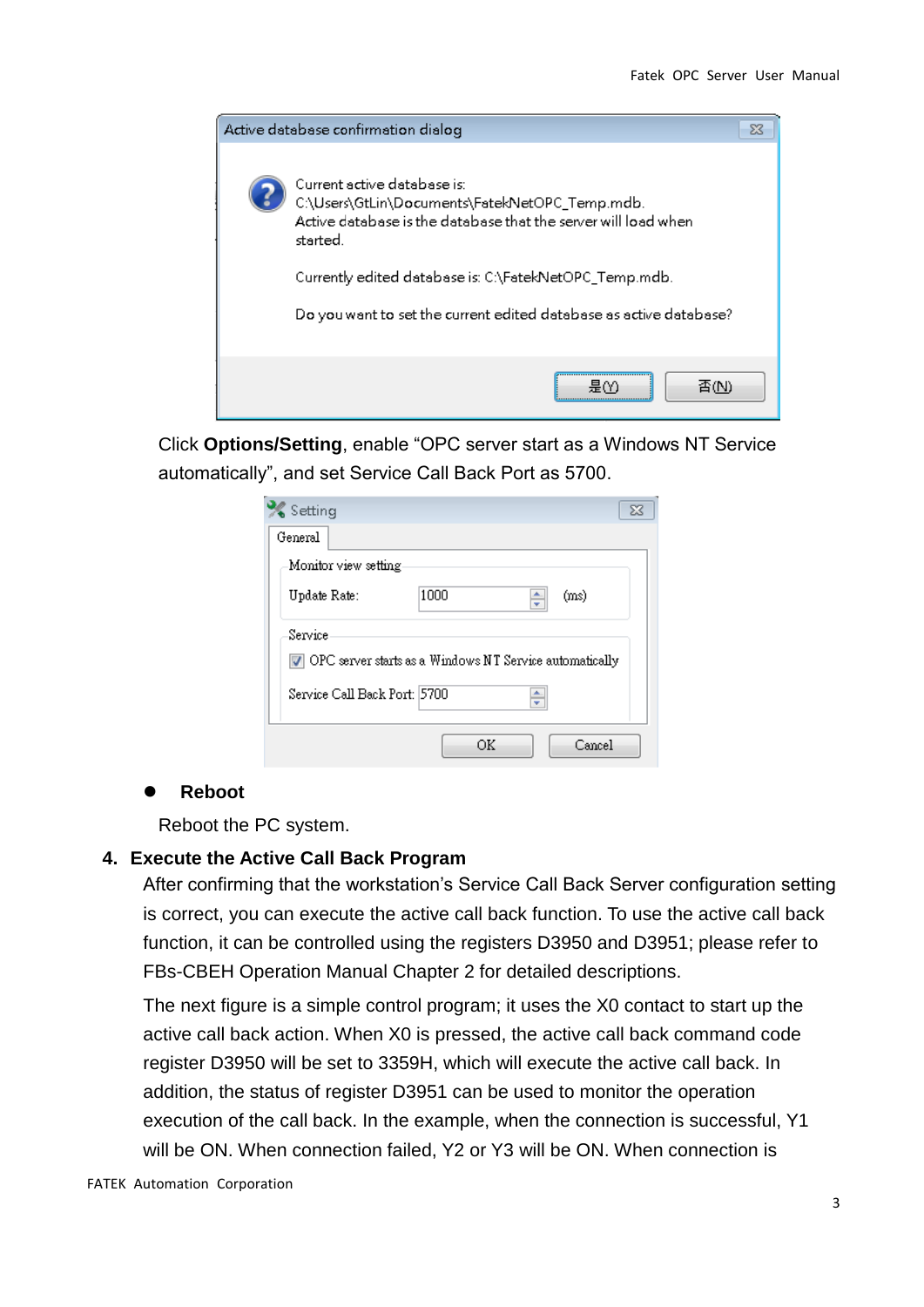| N000        | XO<br>iŤ⊦        |                |                |                |               |     |     | -EN-                    | 5 <sup>1</sup> | $-08.$ MOV-<br>13145    |                                       |                    |
|-------------|------------------|----------------|----------------|----------------|---------------|-----|-----|-------------------------|----------------|-------------------------|---------------------------------------|--------------------|
|             |                  | $\mathbb{R}^*$ | 脸              | $\mathbb{R}^n$ | $\mathcal{E}$ | 衡   | ð.  | g)                      | 0.1            | 03950                   | 鹽                                     |                    |
|             |                  | $\mathbb{R}^n$ | 鹽              | 孫              | š.            | 饱   | 滁   | 9.                      |                |                         | 夓                                     |                    |
| N001        |                  |                |                |                |               |     |     |                         |                | $-17.$ CMP $-$          |                                       | <b>MO</b>          |
|             |                  |                |                |                |               | ß.  |     | -EN-                    | Sa:            | 03951                   | a=b-                                  | ( )                |
|             |                  |                | 喷              | $\mathbb{R}^n$ | š.            |     | ð.  | g,                      | Sb:            | - 15                    | `Le                                   |                    |
|             |                  |                |                |                |               |     |     | $-U/S-$                 |                |                         | $-ab-b-$                              |                    |
|             |                  |                | - 93           | $\mathbb{Z}^n$ | Ì.            | ß.  | 滁   | r.                      |                |                         | - 12                                  |                    |
|             |                  |                |                |                |               |     |     |                         |                |                         | $-ab-a$                               |                    |
|             |                  |                | 股              | 26             | ż             | ۴.  | 想   | B.                      |                | $-17.$ CMP              | eses e                                | M1                 |
|             |                  |                |                |                |               |     |     | -EN-                    | Sa:            | 03951                   | $-a=b-$                               | ( )                |
|             |                  |                | 股              | 抓              | š.            | 饱   | 蹞   | $2^{\frac{h^2}{2}}$     | Sb:            | 6 <sup>1</sup>          | in 1987                               |                    |
|             |                  |                |                |                |               |     |     | $\frac{-U/S}{\sqrt{2}}$ |                |                         | $-ab-b-$                              |                    |
|             |                  |                | $\mathcal{D}$  | Đ.             | s.            | 饱   | 怒   |                         |                |                         | anns <sub>20</sub>                    |                    |
|             |                  |                |                |                |               |     |     |                         |                |                         | $-abc$                                |                    |
|             |                  |                | 监              | 35             | š,            | ۰.  | 額   | 劇                       |                | $-17.$ CMP-             |                                       | M <sub>2</sub>     |
|             |                  |                |                |                |               |     |     | -EN-                    | Sa:            | D3951                   | $-a=b-$                               | $($ $\rightarrow$  |
|             |                  | ×.             | 鹽              | 孫              | š,            | 饱   | 蹞   | e,                      | sb:            | $\mathbf{8}$            | n y                                   |                    |
|             |                  |                |                |                |               |     |     | $-U/S$                  |                |                         | $-ab-b-$                              |                    |
|             |                  | ì.             | 18             | 35             | ž,            | 饱   | 鄬   | $\mathbb{R}^2$          |                |                         | ٦ø                                    |                    |
|             |                  |                |                |                |               |     |     |                         |                |                         | $-ab-a$                               |                    |
| <b>NO02</b> | MO.              |                | 193            | 36             | Š.            | ۰.  | 想   | 81                      |                | $-08.$ MOV-             | `Ø                                    |                    |
|             | $4$ <sup>†</sup> |                |                |                |               |     |     | -EN-                    | $S$ :          | $\overline{0}$          |                                       |                    |
|             | M1               |                | $\mathfrak{A}$ | 抓              | Ø.            | t.  | X.  | ď                       | D: I           | 03950                   | $\begin{array}{c} \hline \end{array}$ |                    |
|             | $\ddagger$       |                |                |                |               |     |     |                         |                |                         |                                       |                    |
|             | M <sub>2</sub>   |                | 览              | 35             | ð             | b,  | 鄬   | $\mathbb{R}^3$          |                |                         | 竖                                     |                    |
|             | <b>ITH</b>       |                |                |                |               |     |     |                         |                |                         |                                       |                    |
| <b>NO03</b> |                  |                | X,             | īŞ.            | Ř,            | Ŷ,  | ğċ, | 隊                       | 叙              | 喉<br>$-17.$ CMP $-$     | Ŷ.                                    | YO                 |
|             |                  |                |                |                |               |     |     | -EN-                    | Sa:            | D3951                   | -a=b-                                 | $\left( \ \right)$ |
|             |                  |                | 璃              | 2              | 滾             | S   | 恋   | 器                       | Sb:            | $\overline{7}$          |                                       |                    |
|             |                  |                |                |                |               |     |     |                         |                |                         | -a>b-                                 |                    |
|             |                  |                | 溶              | X              | R             | Ķ   | Ø   | $-0/5-$                 |                |                         |                                       |                    |
|             |                  |                |                |                |               |     |     |                         |                |                         | -akb                                  |                    |
|             |                  |                | 瀉              | X              | R             | í,  | Ø.  | 総工                      |                |                         |                                       |                    |
|             |                  |                |                |                |               |     |     | -EN-                    | Sa:            | $-17.$ CMP $-$<br>D3951 | -a=b                                  | Y1                 |
|             |                  |                | 慦              | 2              | 滾             | s   | g.  | ×.                      | Sb:            | $\sqrt{2}$              |                                       | $\left( \right)$   |
|             |                  |                |                |                |               |     |     |                         |                |                         | $-ab$                                 |                    |
|             |                  |                | $\sqrt{2}$     | ş              | Ŕ.            | š,  | Ø.  | $-0/5$                  |                |                         |                                       |                    |
|             |                  |                |                |                |               |     |     |                         |                |                         |                                       |                    |
|             |                  |                | 窹              | S,             | R             | s   | ğ,  | $\mathbb{R}^n$ .        |                |                         | $-ds -$                               |                    |
|             |                  |                |                |                |               |     |     |                         |                | $-17.$ CMP-             |                                       | Y <sub>2</sub>     |
|             |                  |                | 88             | 2              | 滾             | الأ | 蒅   | -EN<br>柳山               | Sa:            | D3951                   | -a=b-                                 | $\left( \ \right)$ |
|             |                  |                |                |                |               |     |     |                         | Sb:            | 6                       |                                       |                    |
|             |                  |                | $\frac{1}{2}$  | ş              | R             | š,  | Ø.  | $-\frac{U}{S}$          |                |                         | -a>b-                                 |                    |
|             |                  |                |                |                |               |     |     |                         |                |                         |                                       |                    |
|             |                  |                | ×              | s              |               | s   | Ø.  |                         |                |                         | $-abc-b$                              |                    |
|             |                  |                |                |                |               |     |     |                         |                | $-17.$ CMP-             |                                       | Y3                 |
|             |                  |                |                |                |               |     |     | -EN-                    | Sa:            | D3951                   | -a=b                                  | $\left( \right)$   |
|             |                  | ÷.             | 88             | 2              | 豫             | 斎   | 蒅   | 数字                      | Sb:            | 5                       |                                       |                    |
|             |                  |                |                |                |               |     |     | $-0/5$                  |                |                         | $-ab$                                 |                    |
|             |                  |                | 98             | ş.             | Ŕ.            | ß   | ğ.  |                         |                |                         |                                       |                    |
|             |                  |                |                |                |               |     |     |                         |                |                         | $-ds -$                               |                    |
|             |                  | Ø.             | 瀉              | 8              | 滚             | š,  | Ø   | 媣                       |                |                         |                                       |                    |

terminated, D3951 must be set to 0 in order to accept the new call back request command.

#### **5. OPC Client Test**

Before executing active call back program, even if the OPC client connect with FatekNetOPC Server, it cannot access the register data from PLC. It is because the FatekNetOPC Server does not get the IP address information from FBs-CBEH.